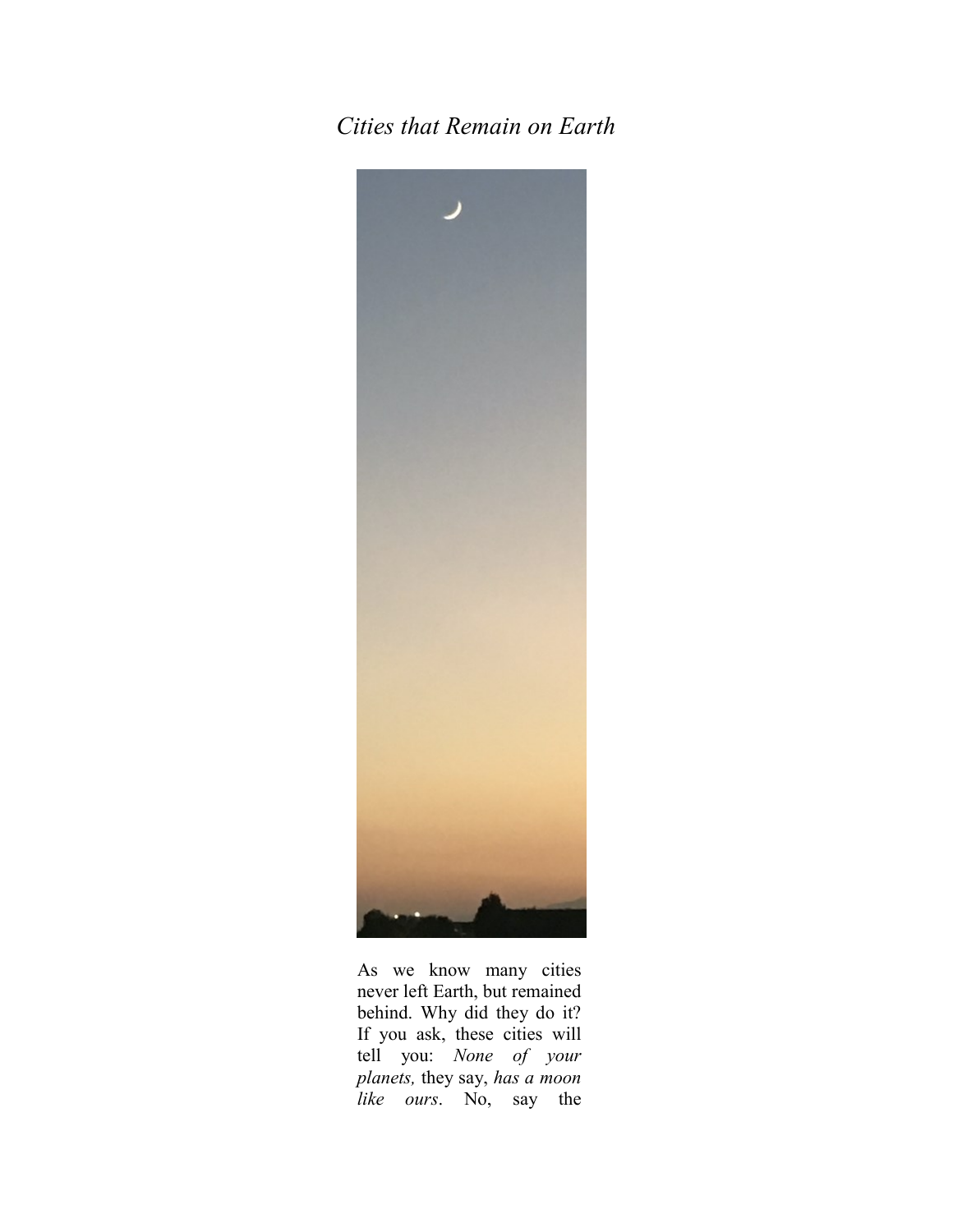migrated cities—we've got bigger moons, more moons, hundreds of them. *You don't have our moon,* say Old Earth's cities. *Our moon, alone in its singular sky, suspends the entire sunset below it.* What are you talking about? the Diasporan cities reply. Our moons are beautiful: beautiful when facing our cities, beautiful in profile, beautiful even when turned away from us. Say the never-launched cities, *You think you love them, your dozens of moons. Who can believe that? Your eyes always move from moon to moon. You distrust their beauty, ever looking elsewhere. You call that love*? *Night after night, we look to one moon only. We bathe in its light. We go back for more. Now that's real love*. All this makes Diasporans impatient. Don't be ridiculous, we say. Do you love each child less because you have more than one? Go ahead. Moon over your dead moon. We'll get back to our work and transform every dead surface we find.

If you are ever on Earth, you can judge for yourself. If you have the patience, watch them stare all night long at that one object. They're obsessed with it.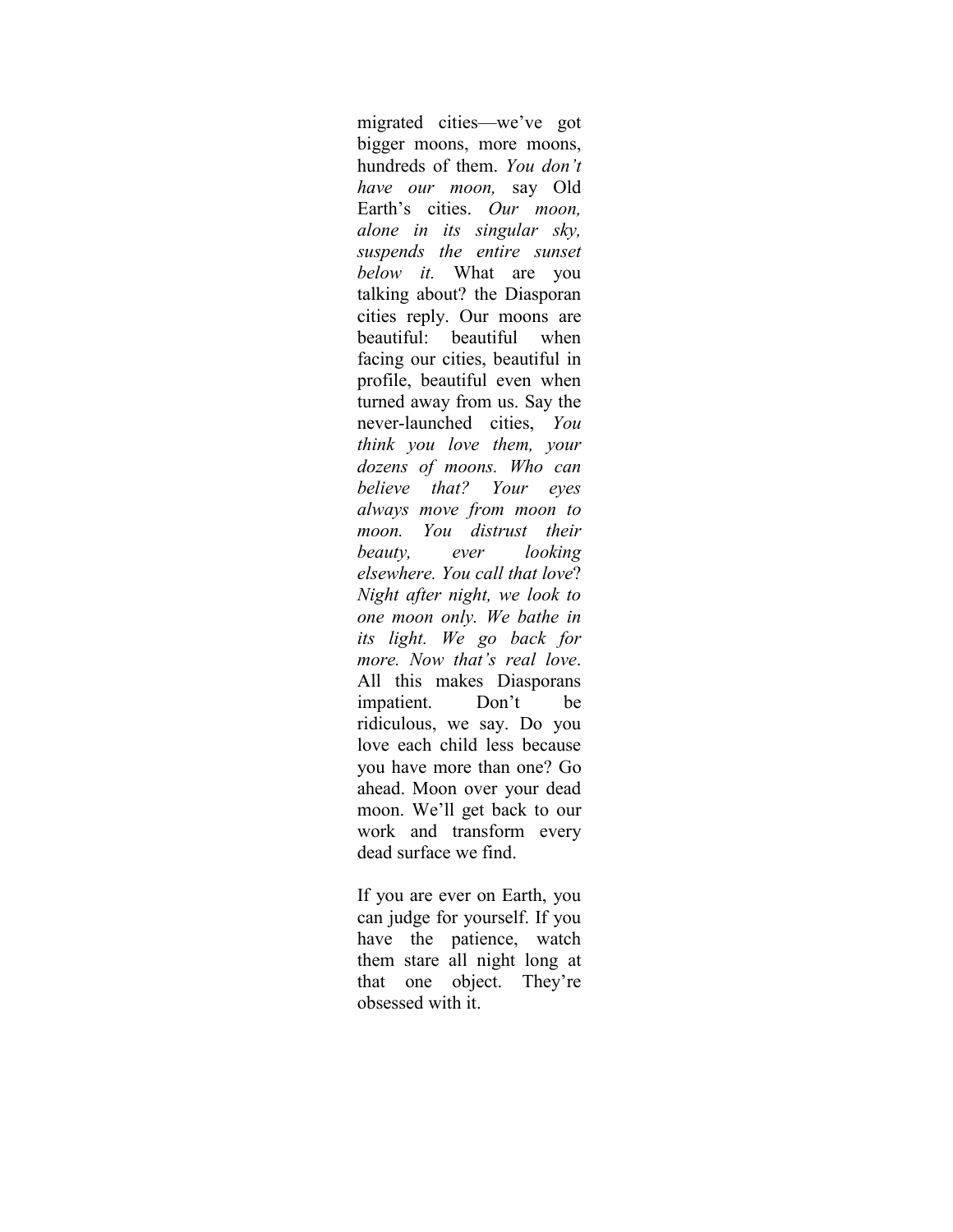## *Nuuk*



The City of Nuuk rests on the equator of a planet inclined at a 90° angle to its sun. The south pole is hot as a kiln. The north pole's near absolute zero. Only at the equator can human beings thrive: here, the sun neither sets nor rises. It hovers between thaw and simmer, just above the sea's surface.

To the north, frigid coal seams run deep into mountainsides. To the south are the seething whitewater fisheries. The people of Nuuk, miners and fishers, grow fluish in the frost or lightheaded in the south polar heat. Most laborers die young, but on Sunday afternoons, families walk the beach to stare at an always-setting sun, temperate and warm. Millions travel to see this sight.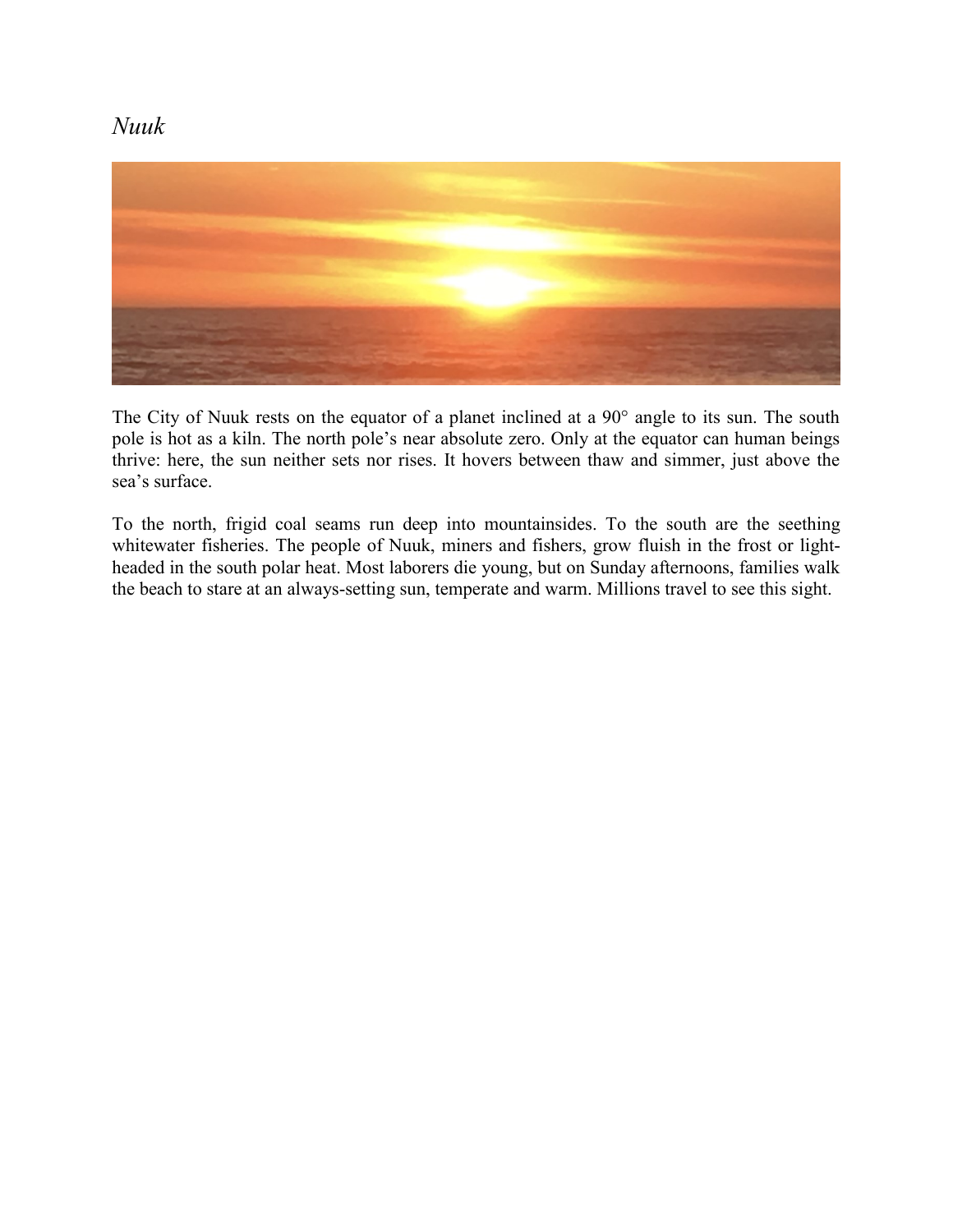## *Dark Star*



Albuquerque, a city whose people had always loved sunshine, could not find an appropriate planet. What they got was a cold world orbiting a white dwarf, a sun which emitted very little light. Albuquerque's first migrant generation developed rickets and a severe lassitude. From infancy, their very lives depend upon Vitamin D supplements

When Albuquerque arrived on its planet, the darkness was so deep that its citizens could not read one another's faces. To convey emotion, they stroked one another's hands. Over generations theirs became a language of touch, one hand on another. As they speak to one another, Albuquerqueans flick, pinch, caress and squeeze. When they experience emotion strongly enough, their gestures advance along the inner wrists and forearms, then to shoulders, throat, face, scalp, and nape.

This constant physical contact releases oxytocin and reduces cortisol, so much so that Albuquerque's interpersonal violence has plummeted.

Albuquerque's citizens treat off-world guests courteously. However, they rarely touch outsiders, and never with the focused abandon with which they touch one another. As a result, an Albuquerquean conversation may seem formal and brusque, even dismissive.